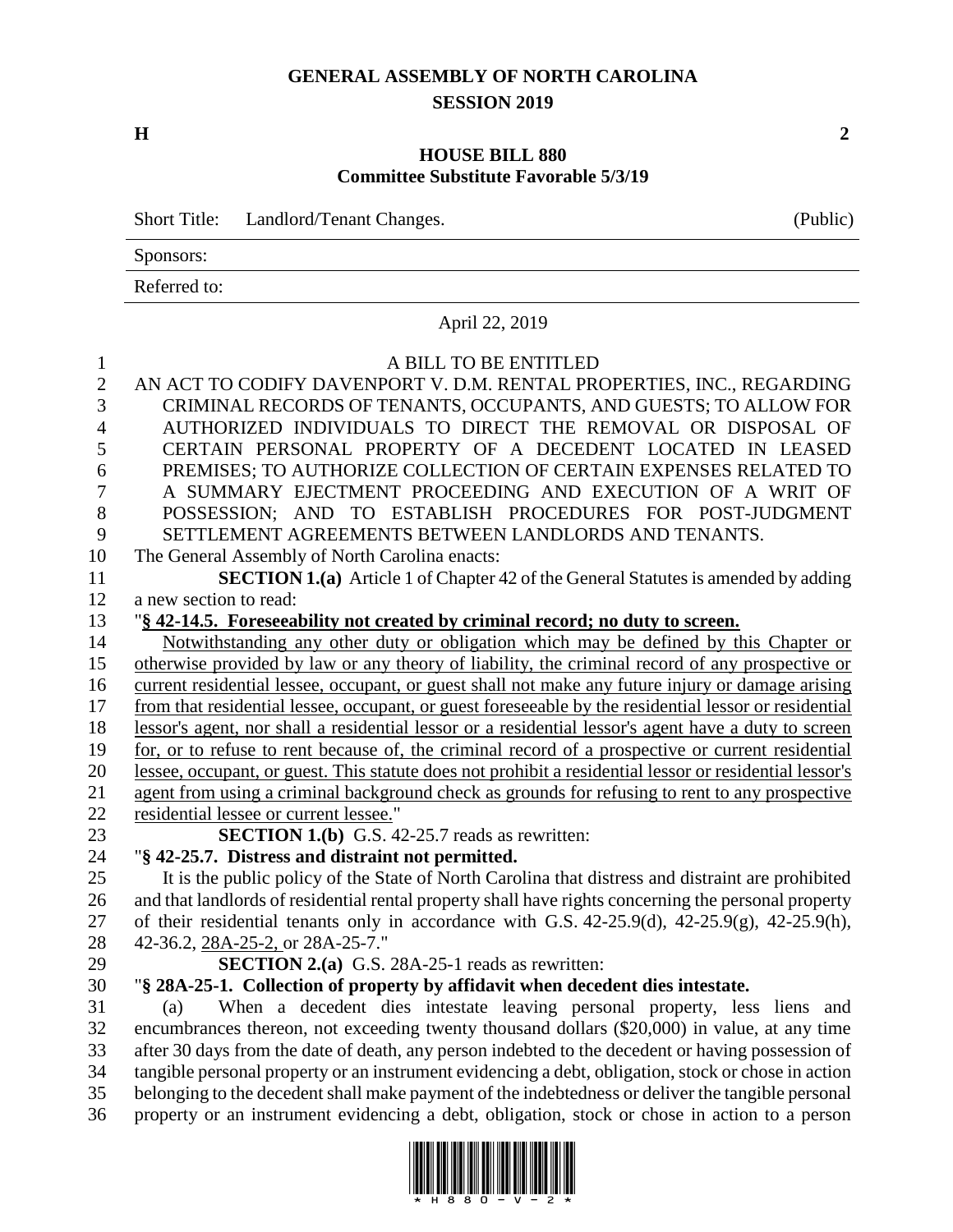|     | <b>General Assembly Of North Carolina</b>                                                              | <b>Session 2019</b> |
|-----|--------------------------------------------------------------------------------------------------------|---------------------|
|     | claiming to be the public administrator appointed pursuant to G.S. 28A-12-1, or an heir or             |                     |
|     | creditor of the decedent, not disqualified under G.S. 28A-4-2, upon being presented a certified        |                     |
|     | copy of an affidavit filed in accordance with subsection (b) and made by or on behalf of the heir      |                     |
|     | or creditor or the public administrator stating:                                                       |                     |
| (1) | The name and address of the affiant and the fact that the affiant is the public                        |                     |
|     | administrator or an heir or creditor of the decedent;                                                  |                     |
| (2) | The name of the decedent and the decedent's residence at time of death;                                |                     |
| (3) | The date and place of death of the decedent;                                                           |                     |
| (4) | That 30 days have elapsed since the death of the decedent;                                             |                     |
| (5) | That the value of all the personal property owned by the estate of the decedent,                       |                     |
|     | less liens and encumbrances thereon, does not exceed twenty thousand dollars<br>$(\$20,000);$          |                     |
|     | That no application or petition for appointment of a personal representative is                        |                     |
| (6) | pending or has been granted in any jurisdiction;                                                       |                     |
|     | The names and addresses of those persons who are entitled, under the                                   |                     |
| (7) | provisions of the Intestate Succession Act, to the personal property of the                            |                     |
|     | decedent and their relationship, if any, to the decedent; and                                          |                     |
| (8) | A description sufficient to identify each tract of real property owned by the                          |                     |
|     | decedent at the time of the decedent's death.                                                          |                     |
|     | In those cases in which the affiant is the surviving spouse and sole heir of the decedent, not         |                     |
|     | disqualified under G.S. 28A-4-2, the property described in this subsection that may be collected       |                     |
|     | pursuant to this section may exceed twenty thousand dollars (\$20,000) in value but shall not          |                     |
|     | exceed thirty thousand dollars (\$30,000) in value, after reduction for any spousal allowance paid     |                     |
|     | to the surviving spouse pursuant to G.S. 30-15. In such cases, the affidavit shall state: (i) the      |                     |
|     | name and address of the affiant and the fact that the affiant is the surviving spouse and is entitled, |                     |
|     | under the provisions of the Intestate Succession Act, to all of the property of the decedent; (ii)     |                     |
|     | that the value of all of the personal property owned by the estate of the decedent, less liens and     |                     |
|     | encumbrances thereon, does not exceed thirty thousand dollars (\$30,000); and (iii) the                |                     |
|     | information required under subdivisions $(2)$ , $(3)$ , $(4)$ , $(6)$ , and $(8)$ of this subsection.  |                     |
| .   |                                                                                                        |                     |
| (d) | The public administrator or an heir that has presented an affidavit as provided in                     |                     |
|     | subsection (a) of this section shall be entitled to remove or otherwise dispose of the decedent's      |                     |
|     | personal property located in demised premises."                                                        |                     |
|     | <b>SECTION 2.(b)</b> G.S. 28A-25-1.1 reads as rewritten:                                               |                     |
|     | "§ 28A-25-1.1. Collection of property by affidavit when decedent dies testate.                         |                     |
| (a) | When a decedent dies testate leaving personal property, less liens and encumbrances                    |                     |
|     | thereon, not exceeding twenty thousand dollars (\$20,000) in value, at any time after 30 days from     |                     |
|     | the date of death, any person indebted to the decedent or having possession of tangible personal       |                     |
|     | property or an instrument evidencing a debt, obligation, stock or chose in action belonging to the     |                     |
|     | decedent shall make payment of the indebtedness or deliver the tangible personal property or an        |                     |
|     | instrument evidencing a debt, obligation, stock or chose in action to a person claiming to be the      |                     |
|     | public administrator appointed pursuant to G.S. 28A-12-1, a person named or designated as              |                     |
|     | executor in the will, devisee, heir or creditor, of the decedent, not disqualified under               |                     |
|     | G.S. 28A-4-2, upon being presented a certified copy of an affidavit filed in accordance with           |                     |
|     | subsection (b) and made by or on behalf of the heir, the person named or designated as executor        |                     |
|     | in the will of the decedent, the creditor, the public administrator, or the devisee, stating:          |                     |
| (1) | The name and address of the affiant and the fact that the affiant is the public                        |                     |
|     | administrator, a person named or designated as executor in the will, devisee,                          |                     |
|     | heir or creditor, of the decedent;                                                                     |                     |
| (2) | The name of the decedent and the decedent's residence at time of death;                                |                     |
| (3) | The date and place of death of the decedent;                                                           |                     |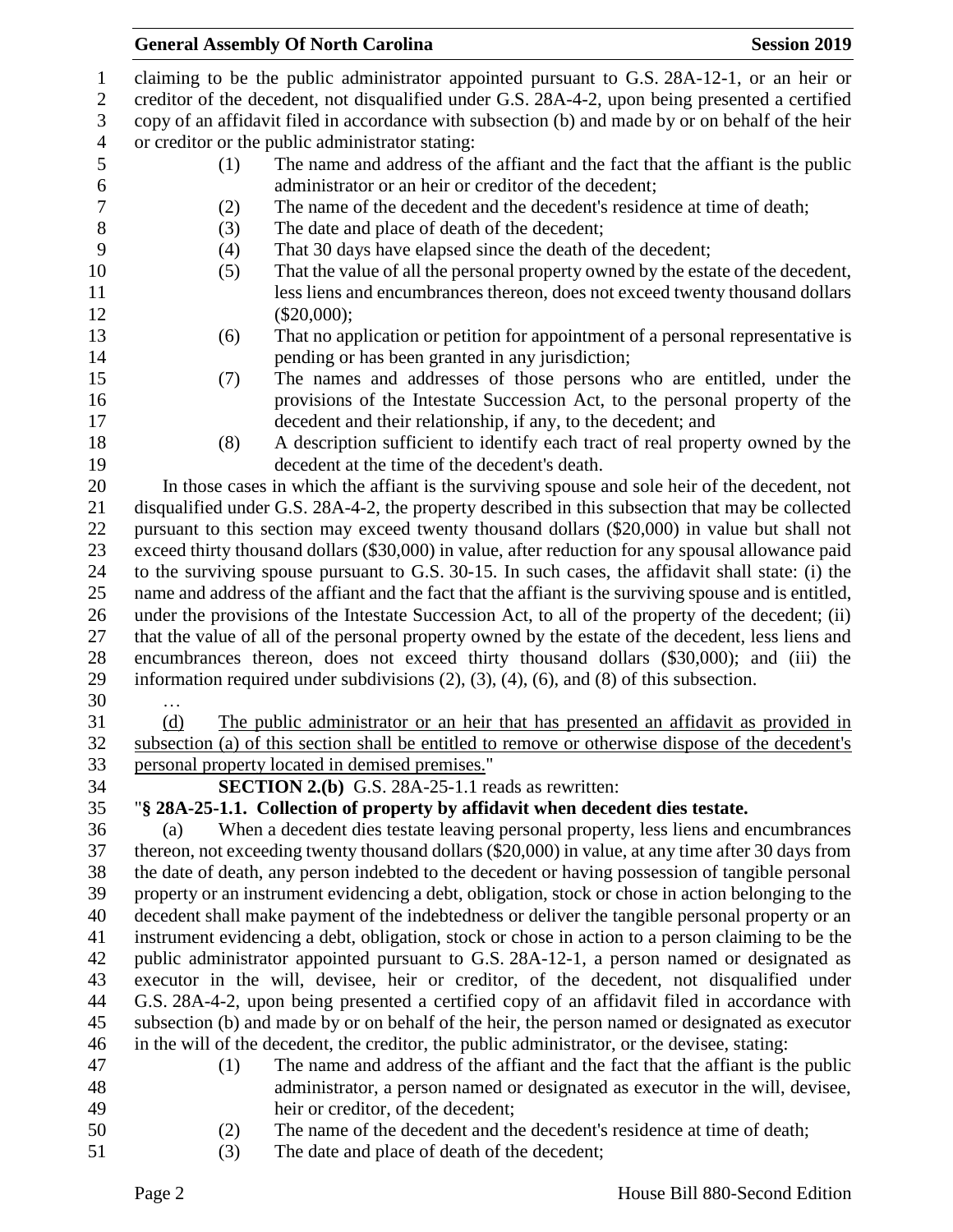|                        | <b>General Assembly Of North Carolina</b>                                                                                           | <b>Session 2019</b> |
|------------------------|-------------------------------------------------------------------------------------------------------------------------------------|---------------------|
| (4)                    | That 30 days have elapsed since the death of the decedent;                                                                          |                     |
| (5)                    | That the decedent died testate leaving personal property, less liens and                                                            |                     |
|                        | encumbrances thereon, not exceeding twenty thousand dollars (\$20,000) in                                                           |                     |
|                        | value;                                                                                                                              |                     |
| (6)                    | That the decedent's will has been admitted to probate in the court of the proper                                                    |                     |
|                        | county and a duly certified copy of the will has been recorded in each county                                                       |                     |
|                        |                                                                                                                                     |                     |
|                        | in which is located any real property owned by the decedent at the time of the                                                      |                     |
|                        | decedent's death;                                                                                                                   |                     |
| (7)                    | That a certified copy of the decedent's will is attached to the affidavit;                                                          |                     |
| (8)                    | That no application or petition for appointment of a personal representative is<br>pending or has been granted in any jurisdiction; |                     |
| (9)                    | The names and addresses of those persons who are entitled, under the                                                                |                     |
|                        | provisions of the will, or if applicable, of the Intestate Succession Act, to the                                                   |                     |
|                        | property of the decedent; and their relationship, if any, to the decedent; and                                                      |                     |
| (10)                   | A description sufficient to identify each tract of real property owned by the                                                       |                     |
|                        | decedent at the time of the decedent's death.                                                                                       |                     |
|                        | In those cases in which the affiant is the surviving spouse, is entitled to all of the property of                                  |                     |
|                        | the decedent, and is not disqualified under G.S. 28A-4-2, the property described in this                                            |                     |
|                        | subsection that may be collected pursuant to this section may exceed twenty thousand dollars                                        |                     |
|                        | (\$20,000) in value but shall not exceed thirty thousand dollars (\$30,000) in value, after reduction                               |                     |
|                        | for any spousal allowance paid to the surviving spouse pursuant to G.S. 30-15. In such cases, the                                   |                     |
|                        | affidavit shall state: (i) the name and address of the affiant and the fact that the affiant is the                                 |                     |
|                        | surviving spouse and is entitled, under the provisions of the decedent's will, or if applicable, of                                 |                     |
|                        | the Intestate Succession Act, to all of the property of the decedent; (ii) that the decedent died                                   |                     |
|                        | testate leaving personal property, less liens and encumbrances thereon, not exceeding thirty                                        |                     |
|                        | thousand dollars $(\$30,000)$ ; and (iii) the information required under subdivisions $(2)$ , $(3)$ , $(4)$ , $(6)$ ,               |                     |
|                        | $(7)$ , $(8)$ , and $(10)$ of this subsection.                                                                                      |                     |
|                        |                                                                                                                                     |                     |
| (d)                    | The public administrator, a person named or designated as executor in the will, a                                                   |                     |
|                        | devisee, or an heir that has presented an affidavit as provided in subsection (a) of this section                                   |                     |
|                        | shall be entitled to remove or otherwise dispose of the decedent's personal property located in                                     |                     |
| the demised premises." |                                                                                                                                     |                     |
|                        | <b>SECTION 2.(c)</b> G.S. 28A-25-2 reads as rewritten:                                                                              |                     |
|                        | "§ 28A-25-2. Effect of affidavit.                                                                                                   |                     |
|                        | The person paying, delivering, transferring or issuing personal property or the evidence                                            |                     |
|                        | thereof pursuant to an affidavit meeting the requirements of $G.S. 28A-25-1(a)$ or                                                  |                     |
|                        | G.S. 28A-25-1.1(a) is discharged and released to the same extent as if the person dealt with a                                      |                     |
|                        | duly qualified personal representative of the decedent. A lessor or lessor's agent of the demised                                   |                     |
|                        | premises that, at the direction of an affiant authorized pursuant to G.S. 28A-25-1(d) or                                            |                     |
|                        |                                                                                                                                     |                     |
|                        | G.S. 28A-25-1.1(d), removes, throws away, or otherwise disposes of the personal property                                            |                     |
|                        | located in demised premises is discharged and released to the same extent as if the lessor dealt                                    |                     |
|                        | with a duly qualified personal representative of the decedent. The person or lessor is not required                                 |                     |
|                        | to see to the application of the personal property or evidence thereof or to inquire into the truth                                 |                     |
|                        | of any statement in the affidavit. If any person to whom an affidavit is delivered refuses to pay,                                  |                     |
|                        | deliver, transfer, or issue any personal property or evidence thereof, it may be recovered or its                                   |                     |
|                        | payment, delivery, transfer, or issuance compelled upon proof of their right in an action brought                                   |                     |
|                        | for that purpose by or on behalf of the persons entitled thereto. The court costs and attorney's fee                                |                     |
|                        | incident to the action shall be taxed against the person whose refusal to comply with the                                           |                     |
|                        | provisions of G.S. 28A-25-1(a) or G.S. 28A-25-1.1(a) made the action necessary. The heir or                                         |                     |
|                        | creditor to whom payment, delivery, transfer or issuance is made is answerable and accountable                                      |                     |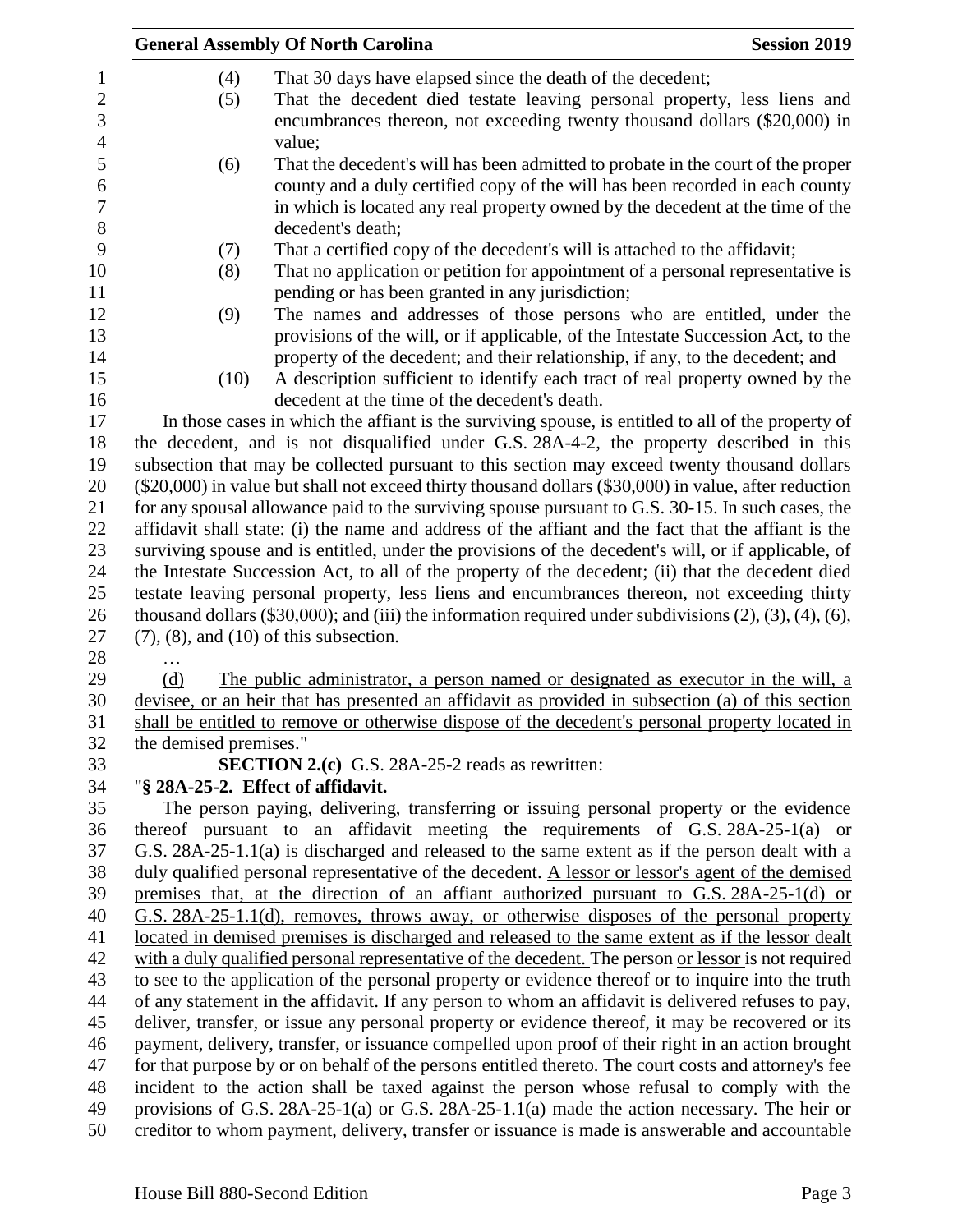|                | <b>General Assembly Of North Carolina</b><br><b>Session 2019</b>                                                                                                                                      |  |
|----------------|-------------------------------------------------------------------------------------------------------------------------------------------------------------------------------------------------------|--|
| $\mathbf{1}$   | therefor to any duly qualified personal representative or collector of the decedent's estate or to                                                                                                    |  |
| $\mathbf{2}$   | any other person having an interest in the estate."                                                                                                                                                   |  |
| 3              | <b>SECTION 3.</b> G.S. 42-46 reads as rewritten:                                                                                                                                                      |  |
| $\overline{4}$ | "§ 42-46. Authorized late fees and fees, eviction fees.fees, and other costs and expenses.                                                                                                            |  |
| 5              |                                                                                                                                                                                                       |  |
| 6              | Complaint-Filing Fee. – Pursuant to a written lease, a landlord may charge a<br>(e)                                                                                                                   |  |
| $\tau$         | complaint-filing fee not to exceed fifteen dollars (\$15.00) or five percent (5%) of the monthly                                                                                                      |  |
| $8\,$          | rent, whichever is greater, only if the tenant was in default of the lease, the landlord filed and                                                                                                    |  |
| 9              | served a summons and a complaint for summary ejectment and/or money owed, the tenant cured                                                                                                            |  |
| 10             | the default or claim, and the landlord dismissed the complaint prior to judgment. The landlord                                                                                                        |  |
| 11             | can include this fee in the amount required to cure the default.                                                                                                                                      |  |
| 12<br>13       | Out-of-Pocket Expenses. – In addition to the late fees referenced in subsections (a)<br>(i)                                                                                                           |  |
| 14             | and (b) of this section and the administrative fees of a landlord referenced in subsections (e)                                                                                                       |  |
| 15             | through (g) of this section, a landlord is also permitted to charge and recover from a tenant the                                                                                                     |  |
| 16             | following actual out-of-pocket expenses:                                                                                                                                                              |  |
| 17             | Filing fees charged by the court court, including those required for filing a<br>(1)                                                                                                                  |  |
| 18             | complaint and a writ of possession.                                                                                                                                                                   |  |
| 19             | Costs for service of process pursuant to G.S. 1A-1, Rule 4 of the North<br>(2)                                                                                                                        |  |
| 20             | Carolina Rules of Civil Procedure and G.S. 42-29. G.S. 42-29, and for service                                                                                                                         |  |
| 21             | of the writ of possession pursuant to G.S. 1-313(4) and G.S. 42-36.2.                                                                                                                                 |  |
| 22             | Reasonable attorneys' fees actually incurred, pursuant to a written lease, not<br>(3)                                                                                                                 |  |
| 23             | to exceed fifteen percent (15%) of the amount owed by the tenant, or fifteen                                                                                                                          |  |
| 24<br>25       | percent (15%) of the monthly rent stated in the lease if the eviction is based<br>on a default other than the nonpayment of rent.                                                                     |  |
| 26             | Costs Chargeable to Tenant. $-$ The out-of-pocket expenses listed in subsection (i) of<br>(i)                                                                                                         |  |
| 27             | this section are allowed to be included by the landlord in the amount required to cure a default.                                                                                                     |  |
| 28             | Where the court has entered a judgment in favor of the landlord, to the extent the out-of-pocket                                                                                                      |  |
| 29             | expenses listed in subsection (i) of this section are not included in that judgment, those expenses                                                                                                   |  |
| 30             | are chargeable to the tenant and may be collected by the landlord in any post-judgment attempt                                                                                                        |  |
| 31             | to settle or collect amounts owed, provided that the expenses and collection are allowable under                                                                                                      |  |
| 32             | the terms of the lease or agreement.                                                                                                                                                                  |  |
| 33             | Alternative Resolution. – Nothing in this section shall be deemed to prohibit the<br>(k)                                                                                                              |  |
| 34             | landlord and tenant from reaching an agreement to resolve a dispute involving an alleged default<br>under a lease or agreement on terms agreeable to the parties, provided that such negotiated terms |  |
| 35<br>36       | may not involve payment of any fees, costs, or expenses not permitted by G.S. 42-46."                                                                                                                 |  |
| 37             | <b>SECTION 4.</b> G.S. 42-51 reads as rewritten:                                                                                                                                                      |  |
| 38             | "§ 42-51. Permitted uses of the deposit.                                                                                                                                                              |  |
| 39             | Security deposits for residential dwelling units shall be permitted only for the<br>(a)                                                                                                               |  |
| 40             | following:                                                                                                                                                                                            |  |
| 41             |                                                                                                                                                                                                       |  |
| 42             | Any fee fee, cost, or expense permitted by G.S. 42-46.<br>(8)                                                                                                                                         |  |
| 43             | The security deposit shall not exceed an amount equal to two weeks' rent if a tenancy<br>(b)                                                                                                          |  |
| 44             | is week to week, one and one-half months' rent if a tenancy is month to month, and two months'                                                                                                        |  |
| 45<br>46       | rent for terms greater than month to month. These deposits must be fully accounted for by the<br>landlord as set forth in G.S. 42-52."                                                                |  |
| 47             | <b>SECTION 5.</b> Article 3 of Chapter 42 of the General Statutes is amended by adding                                                                                                                |  |
| 48             | a new section to read:                                                                                                                                                                                |  |
| 49             | "§ 42-36.1B. Post-judgment satisfaction agreements.                                                                                                                                                   |  |
| 50             | A landlord who enters into an agreement with a defendant to retain or regain<br>(a)                                                                                                                   |  |
| 51             | possession of the demised premises after obtaining a judgment for possession pursuant to this                                                                                                         |  |